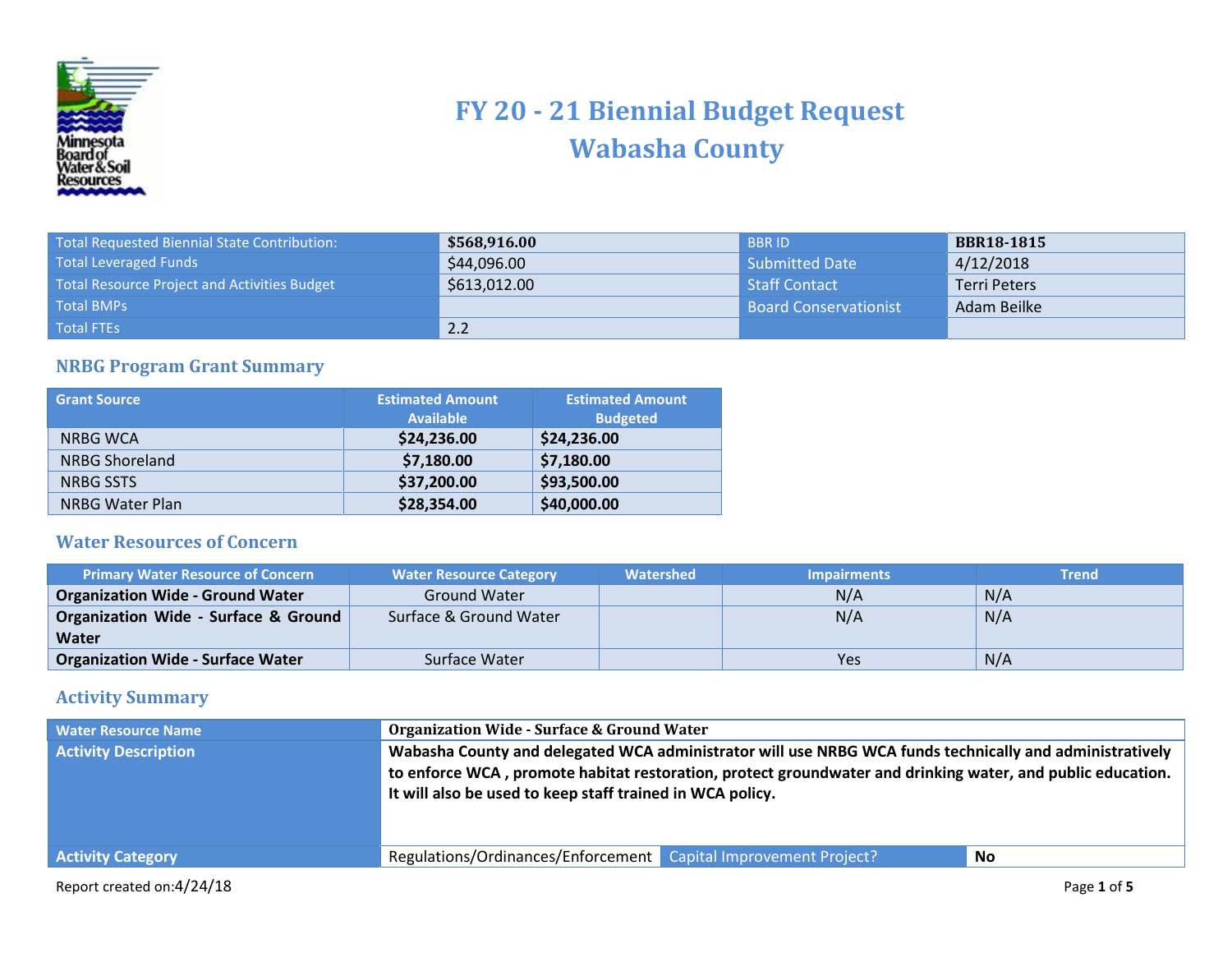| <b>Source of State Contribution</b>                                 | <b>NRBG WCA</b>                                                                                                                                                                                                                                                                                                                                                                                                     | <b>Estimated # of FTEs</b>           | 0.2                                                                                                             |
|---------------------------------------------------------------------|---------------------------------------------------------------------------------------------------------------------------------------------------------------------------------------------------------------------------------------------------------------------------------------------------------------------------------------------------------------------------------------------------------------------|--------------------------------------|-----------------------------------------------------------------------------------------------------------------|
| <b>Total Requested Biennial State Contribution</b>                  | \$24,236.00                                                                                                                                                                                                                                                                                                                                                                                                         | <b>Estimated Number of Practices</b> |                                                                                                                 |
| <b>Estimated Leveraged Funds</b>                                    | \$24,436.00                                                                                                                                                                                                                                                                                                                                                                                                         | Plan Type                            | <b>County Comprehensive</b><br>Local Water Management<br>Plan (non-metro counties<br>only)                      |
| <b>Projects &amp; Activities Budget</b>                             | \$48,672.00                                                                                                                                                                                                                                                                                                                                                                                                         | Action or Objective (from plan)      | <b>Delegated by State</b><br><b>Ordinance and addresses</b><br>water quality issues in<br><b>Wabasha County</b> |
| Describe how this activity could be<br>accomplished in the biennium | Wabasha County and delegated WCA staff will work with maintaining and adding back wetlands through banking<br>and restorations, work with complaints and compliance, review and process applications, monitoring plans and<br>wetland delineations. Monitor operation and maintenance of current banks and projects, staff training and<br>certification, provide educational materials and programs to the public. |                                      |                                                                                                                 |

| <b>Water Resource Name</b>                         | <b>Organization Wide - Surface &amp; Ground Water</b>                      |                                      |                                                                                                                                                                                                                                                                                                                                                                                                     |
|----------------------------------------------------|----------------------------------------------------------------------------|--------------------------------------|-----------------------------------------------------------------------------------------------------------------------------------------------------------------------------------------------------------------------------------------------------------------------------------------------------------------------------------------------------------------------------------------------------|
| <b>Activity Description</b>                        | Continued efforts with maintaining buffers established by State ordinance. |                                      |                                                                                                                                                                                                                                                                                                                                                                                                     |
| <b>Activity Category</b>                           | Regulations/Ordinances/Enforcement                                         | <b>Capital Improvement Project?</b>  | <b>No</b>                                                                                                                                                                                                                                                                                                                                                                                           |
| <b>Source of State Contribution</b>                | <b>Buffer Implementation Funds</b>                                         | <b>Estimated # of FTEs</b>           | 0.25                                                                                                                                                                                                                                                                                                                                                                                                |
| <b>Total Requested Biennial State Contribution</b> | \$170,000.00                                                               | <b>Estimated Number of Practices</b> |                                                                                                                                                                                                                                                                                                                                                                                                     |
| <b>Estimated Leveraged Funds</b>                   | \$0.00                                                                     | Plan Type                            | <b>County Comprehensive</b><br>Local Water Management<br>Plan (non-metro counties<br>only)                                                                                                                                                                                                                                                                                                          |
| <b>Projects &amp; Activities Budget</b>            | \$170,000.00                                                               | Action or Objective (from plan)      | Page 31 Soil Erosion -<br><b>Objective 3: Enforce Row</b><br><b>Crop Setbacks Action Item</b><br>3c: Provide Wabasha<br><b>County Environmental</b><br><b>Services Department with</b><br>proper technical support<br>when addressing buffer<br>related issues; Action Item<br>3d: apply for grant funds<br>to support buffer programs.<br><b>Action Item 3fpromote</b><br>50 acres/yr. harvestable |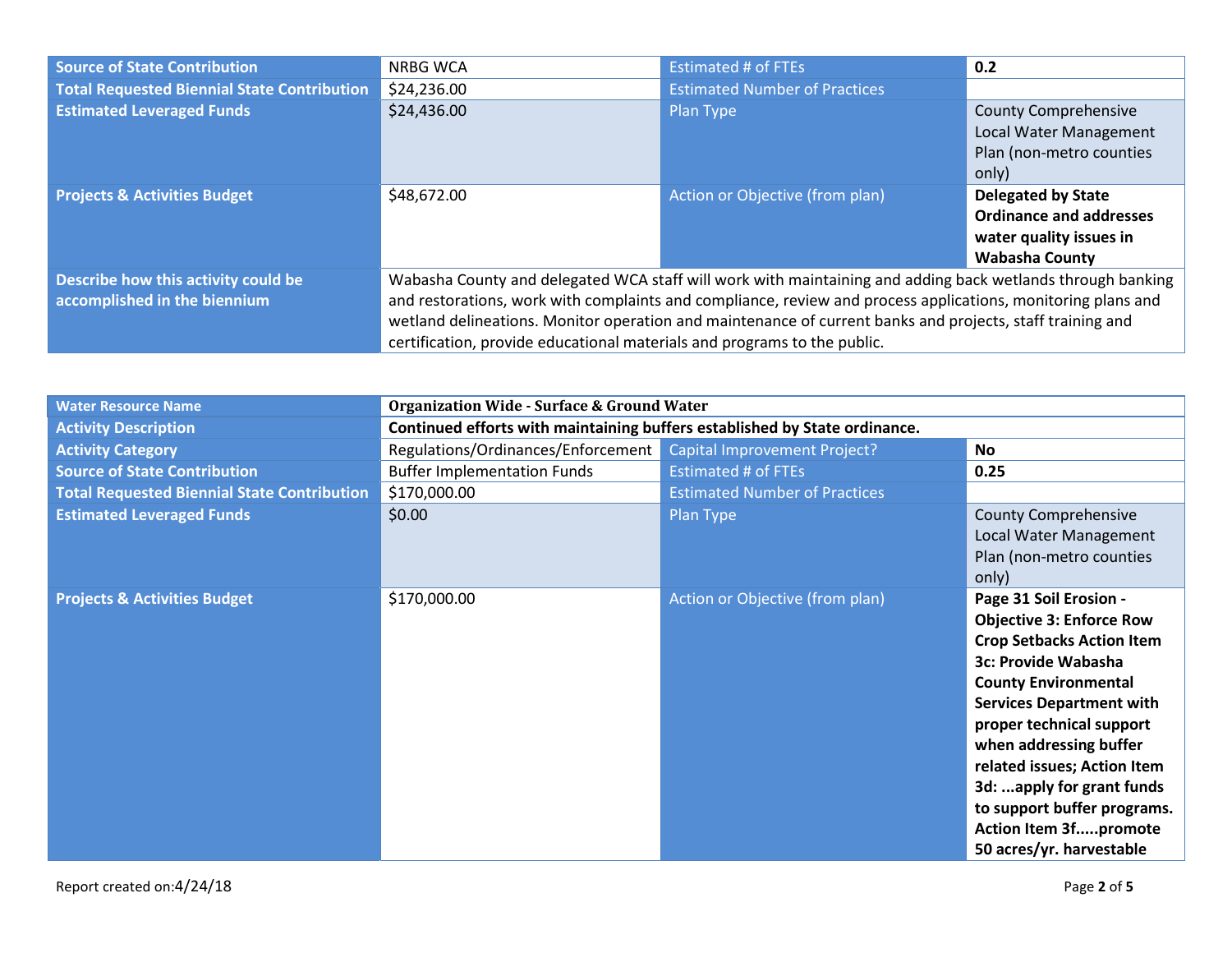|                                     |                                                                                                              | buffers |
|-------------------------------------|--------------------------------------------------------------------------------------------------------------|---------|
| Describe how this activity could be | Continue to offer technical assistance to landowners to maintain their 50' buffers mandated by State statute |         |
| accomplished in the biennium        |                                                                                                              |         |

| <b>Water Resource Name</b>                         | <b>Organization Wide - Surface Water</b>                                                         |                                                                                                         |                                     |
|----------------------------------------------------|--------------------------------------------------------------------------------------------------|---------------------------------------------------------------------------------------------------------|-------------------------------------|
| <b>Activity Description</b>                        | Wabasha County will use NRBG Shoreland dollars to work with landowners on Shoreland Ordinance    |                                                                                                         |                                     |
|                                                    | education, compliance and regulation                                                             |                                                                                                         |                                     |
| <b>Activity Category</b>                           | Regulations/Ordinances/Enforcement                                                               | <b>Capital Improvement Project?</b>                                                                     | <b>No</b>                           |
| <b>Source of State Contribution</b>                | <b>NRBG Shoreland</b>                                                                            | <b>Estimated # of FTEs</b>                                                                              | 0.1                                 |
| <b>Total Requested Biennial State Contribution</b> | \$7,180.00                                                                                       | <b>Estimated Number of Practices</b>                                                                    |                                     |
| <b>Estimated Leveraged Funds</b>                   | \$7,180.00                                                                                       | Plan Type                                                                                               | <b>County Comprehensive</b>         |
|                                                    |                                                                                                  |                                                                                                         | Local Water Management              |
|                                                    |                                                                                                  |                                                                                                         | Plan (non-metro counties            |
|                                                    |                                                                                                  |                                                                                                         | only)                               |
| <b>Projects &amp; Activities Budget</b>            | \$14,360.00                                                                                      | Action or Objective (from plan)                                                                         | Page 30 Soil Erosion -              |
|                                                    |                                                                                                  |                                                                                                         | <b>Objective 3: Action Item 3a:</b> |
|                                                    |                                                                                                  |                                                                                                         | <b>Educateon Shoreland</b>          |
|                                                    |                                                                                                  |                                                                                                         | <b>Ordinance and the</b>            |
|                                                    |                                                                                                  |                                                                                                         | importance of buffers. Page         |
|                                                    |                                                                                                  |                                                                                                         | 41 Urban Issues - Objective         |
|                                                    |                                                                                                  |                                                                                                         | 4: Action Item 1b: continue         |
|                                                    |                                                                                                  |                                                                                                         | to enforce and regulate             |
|                                                    |                                                                                                  |                                                                                                         | shoreland and bluffland             |
|                                                    |                                                                                                  |                                                                                                         | ordinances in urban areas.          |
| Describe how this activity could be                |                                                                                                  | Wabasha County will address complaints of non-compliance, work with inventory and shoreland mapping and |                                     |
| accomplished in the biennium                       | educate landowners. They will provide resources to gain technical assistance to become compliant |                                                                                                         |                                     |

| <b>Water Resource Name</b>                         | <b>Organization Wide - Surface &amp; Ground Water</b>                     |                                      |                              |
|----------------------------------------------------|---------------------------------------------------------------------------|--------------------------------------|------------------------------|
| <b>Activity Description</b>                        | Plan writing, plan revising, plan tracking. Addresses the entire LWM Plan |                                      |                              |
| <b>Activity Category</b>                           | Planning and Assessment                                                   | <b>Capital Improvement Project?</b>  | No                           |
| <b>Source of State Contribution</b>                | <b>NRBG Water Plan</b>                                                    | <b>Estimated # of FTEs</b>           | 0.4                          |
| <b>Total Requested Biennial State Contribution</b> | \$40,000.00                                                               | <b>Estimated Number of Practices</b> |                              |
| <b>Estimated Leveraged Funds</b>                   | \$12,480.00                                                               | Plan Type                            | County Comprehensive Local   |
|                                                    |                                                                           |                                      | Water Management Plan (non-  |
|                                                    |                                                                           |                                      | metro counties only)         |
| <b>Projects &amp; Activities Budget</b>            | \$52,480.00                                                               | Action or Objective (from plan)      | Plan writing, plan revising, |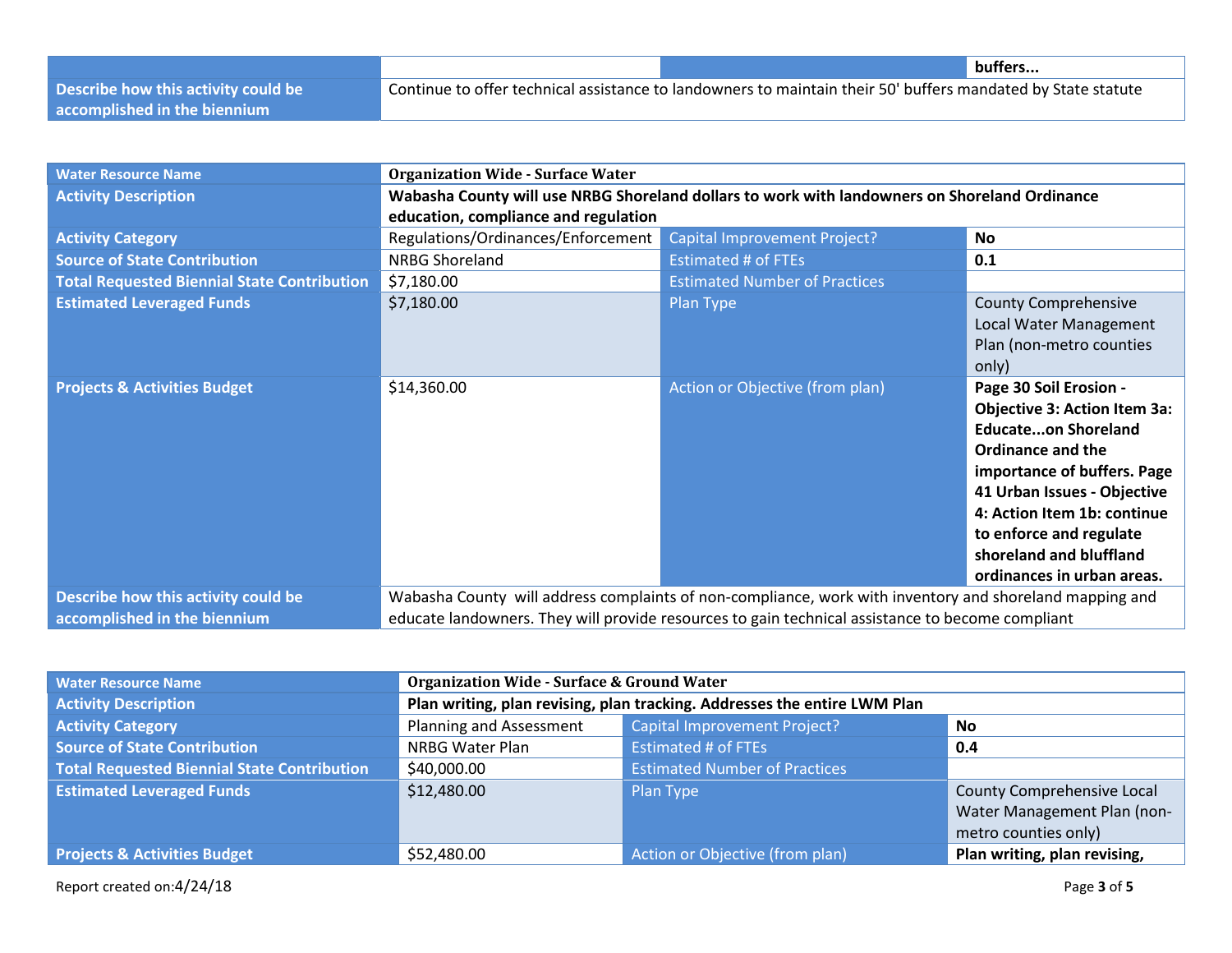|                                     |                                                |                                                                                                         | plan tracking. Addresses the<br>entire LWM Plan |
|-------------------------------------|------------------------------------------------|---------------------------------------------------------------------------------------------------------|-------------------------------------------------|
| Describe how this activity could be |                                                | Wabasha County with partner assistance will provide education and information on water quality to the   |                                                 |
| accomplished in the biennium        |                                                | public, identify areas of concern and treatments to address concerns, monitor stream quality, work with |                                                 |
|                                     | wellhead protection and drinking water issues. |                                                                                                         |                                                 |

| <b>Water Resource Name</b>                         | <b>Organization Wide - Ground Water</b>                                                                  |                                                                                       |                                         |
|----------------------------------------------------|----------------------------------------------------------------------------------------------------------|---------------------------------------------------------------------------------------|-----------------------------------------|
| <b>Activity Description</b>                        | Wabasha County will use NRBG SSTS dollars for technical and administrative assistance for permitting,    |                                                                                       |                                         |
|                                                    |                                                                                                          | inspection, education and related activities for wells and septic systems regulation. |                                         |
| <b>Activity Category</b>                           | Technical/Engineering                                                                                    | <b>Capital Improvement Project?</b>                                                   | No.                                     |
|                                                    | Assistance                                                                                               |                                                                                       |                                         |
| <b>Source of State Contribution</b>                | <b>NRBG SSTS</b>                                                                                         | <b>Estimated # of FTEs</b>                                                            | 0.5                                     |
| <b>Total Requested Biennial State Contribution</b> | \$93,500.00                                                                                              | <b>Estimated Number of Practices</b>                                                  |                                         |
| <b>Estimated Leveraged Funds</b>                   | \$0.00                                                                                                   | Plan Type                                                                             | <b>County Comprehensive Local</b>       |
|                                                    |                                                                                                          |                                                                                       | Water Management Plan (non-             |
|                                                    |                                                                                                          |                                                                                       | metro counties only)                    |
| <b>Projects &amp; Activities Budget</b>            | \$93,500.00                                                                                              | Action or Objective (from plan)                                                       | Page 33                                 |
|                                                    |                                                                                                          |                                                                                       | SSTS/Wells/Groundwater                  |
|                                                    |                                                                                                          |                                                                                       | <b>Objective 2: Assist private well</b> |
|                                                    |                                                                                                          |                                                                                       | owners in protecting and/or             |
|                                                    |                                                                                                          |                                                                                       | improving their drinking water          |
|                                                    |                                                                                                          |                                                                                       | supplies.                               |
| Describe how this activity could be                | Wabasha County will review and approve SSTS permits, do soils and SSTS installation inspections, provide |                                                                                       |                                         |
| accomplished in the biennium                       | education to homeowners, realtors, and sSTS professionals regarding requirements and regulations.        |                                                                                       |                                         |
|                                                    |                                                                                                          |                                                                                       |                                         |
|                                                    |                                                                                                          |                                                                                       |                                         |

| <b>Water Resource Name</b>                         | <b>Organization Wide - Surface Water</b>                                  |                                      |                             |
|----------------------------------------------------|---------------------------------------------------------------------------|--------------------------------------|-----------------------------|
| <b>Activity Description</b>                        | <b>Educate and promote control practices for Aquatic Invasive Species</b> |                                      |                             |
| <b>Activity Category</b>                           | Technical/Engineering                                                     | Capital Improvement Project?         | <b>No</b>                   |
|                                                    | Assistance                                                                |                                      |                             |
| <b>Source of State Contribution</b>                | <b>Aquatic Invasive Species</b>                                           | <b>Estimated # of FTEs</b>           | 0.75                        |
| <b>Total Requested Biennial State Contribution</b> | \$234,000.00                                                              | <b>Estimated Number of Practices</b> |                             |
| <b>Estimated Leveraged Funds</b>                   | \$0.00                                                                    | Plan Type                            | County Comprehensive Local  |
|                                                    |                                                                           |                                      | Water Management Plan (non- |
|                                                    |                                                                           |                                      | metro counties only)        |